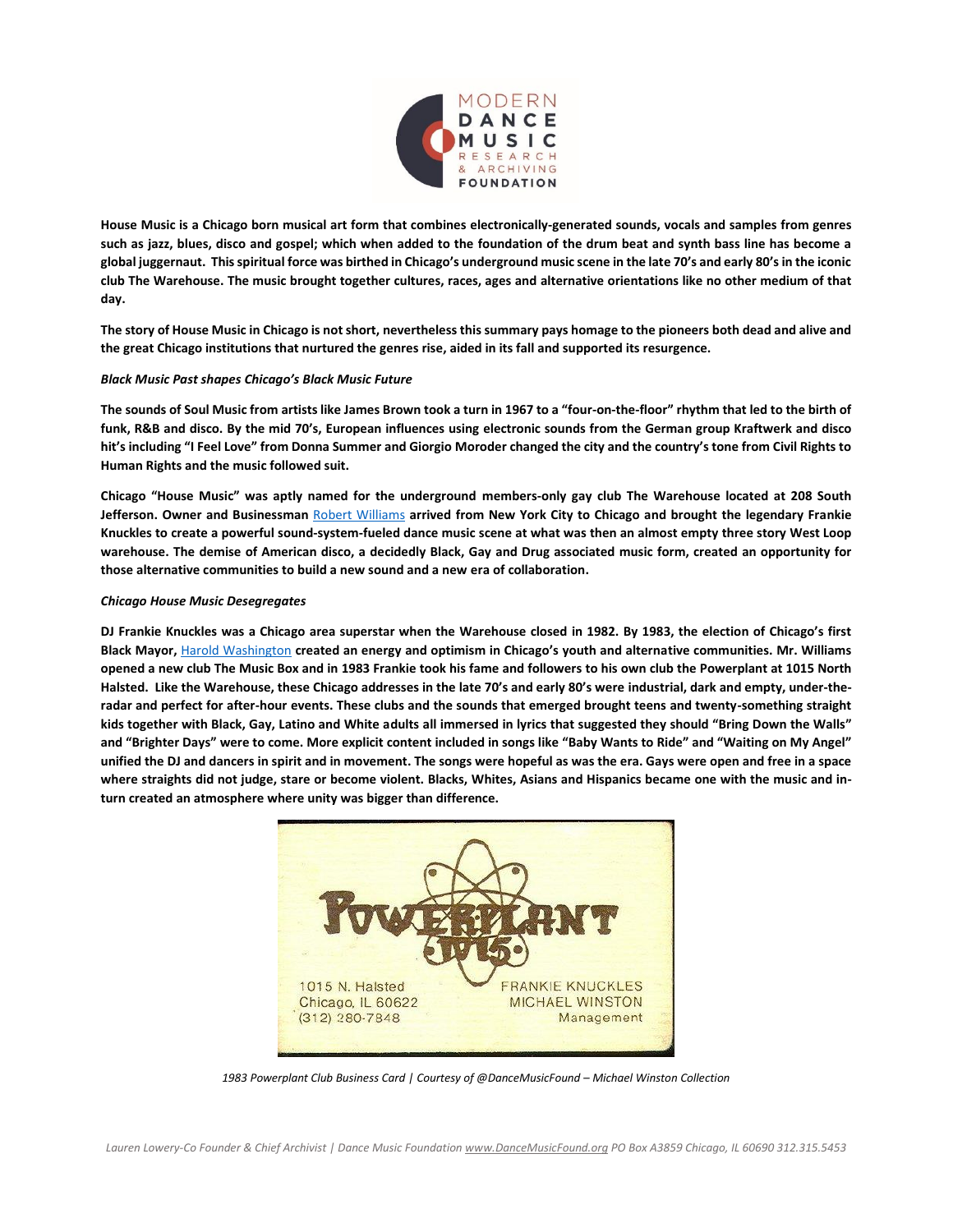## *The Chicago DJ Becomes the Star*

**Chicago area superstars included DJ Ron Hardy, the resident DJ at the new club the Music Box on 16th & South Indiana, the DJ's of Chicago radio station WBMX's Hot Mix 5 including Farley "JackMaster" Funk, Mickey "Mixin" Oliver, Ralphi Rosario, Kenny "Jammin" Jason, and Scott "Smokin" Silz, the creator of the House Music Anthem "Move Your Body" DJ/producer Marshall Jefferson, the House group Fingers Inc. which included DJ and producer Larry Heard, vocalist** [Robert Owens](https://www.skiddle.com/news/all/Robert-Owens-Interview-Bring-Down-The-Walls/30859/) **"Mystery of Love", DJ Jesse Saunders and Musician Vince Lawrence who pressed the first vinyl House Music record "On and On" in 1984 , vocalist and producer Jamie Principle and DJ/artist/producer** [Steve "Silk" Hurley](https://youtu.be/PB575qJtL5k) **whose 1986 hit "Jack Your Body" became the first Chicago House Music artist to have a song hit number one on the UK charts. The DJs used turntables and beat machines including the iconic Roland 808 to launch music careers that many of these ordinary Chicagoans could never have imagined.**

**Chicago House Music though made popular by the early DJs was largely driven into the communities by the radio stations, record stores and teenage word of mouth. Frankie Knuckles and Ron Hardy's sounds influenced teenagers at Chicago area high schools including Kenwood Academy in Hyde Park - 5015 South Blackstone Avenue, Lindblom Technical in Englewood - 6130 South Wolcott Ave. and Mendel Catholic in Roseland - 111th St & S King Drive. The talent and creativity from South and West Side youth became evident as basement beats led to the brilliance of teenage DJs, vocalists and producers including Kim Salter (K/Joy)** ["Like This"](https://youtu.be/l-EIIcueb1o) **- Kenwood Academy, Producer/Filmmaker Irwin Eberhart (Chip E.) "If You Only Knew" - Kenwood Academy, heralded female DJ Lori Branch - Lindblom Technical and West Side DJ phenom Gene Hunt - Farragut High. Mendel Catholic High School has a special place in House Music History in that its Mendel Bi-Level parties held from 1976 to 1988 launched the careers of many now heralded House Music DJ's. Thousands of kids from around the city travelled to Mendel to dance to House Music for over a decade. The founder and producer of the event, Kirkland Townsend who raised millions of dollars for his alma mater, later became the business manager for the legendary DJ Collective "**[The Chosen Few](http://chosenfewdjs.com/)'s**" DJ Jesse Saunders and DJ Wayne Williams and later a radio personality in New York City.** 

## *Chicago Supports its New Industry*

**Chicago area radio stations, record stores and record labels including Trax Records (using the old Chess Records pressing equipment) and DJ International were also instrumental in bringing House Music to Chicago area youth. The high powered WBMX 102.7FM in Chicago was the first to highlight Chicago House Music prominently in its weekly rotation. Rarely heralded yet critical marketing for DJ's, promoters and producers were Chicago's College radio stations including WNUR 89.3FM, Northwestern University's** [Streetbeat show](http://wnurstreetbeat.org/) **which began highlighting House and Hip Hop Music to the north shore and north suburbs in 1983, WHPK 88.5FM University of Chicago's radio station and WKKC 89.3FM, Kennedy King Community College's evening show whose signal reached the south side neighborhoods. WNUR's T. Chablis (Tim Harris) and WKKC's PinkHouse became important Chicago area radio personalities by creating events and collaborating with artists. Record stores including Importes Etc. (711 South Dearborn), Wax Trax, Loop Records and Gramaphone Records on the north side are credited with shortening the name of the club The Warehouse, to music heard at "The House," creating a DJ culture that sold millions of vinyl records throughout Chicago.**



*1988 House Music Party Promotion Poster | Courtesy of @DanceMusicFound – Gene Hunt Collection*